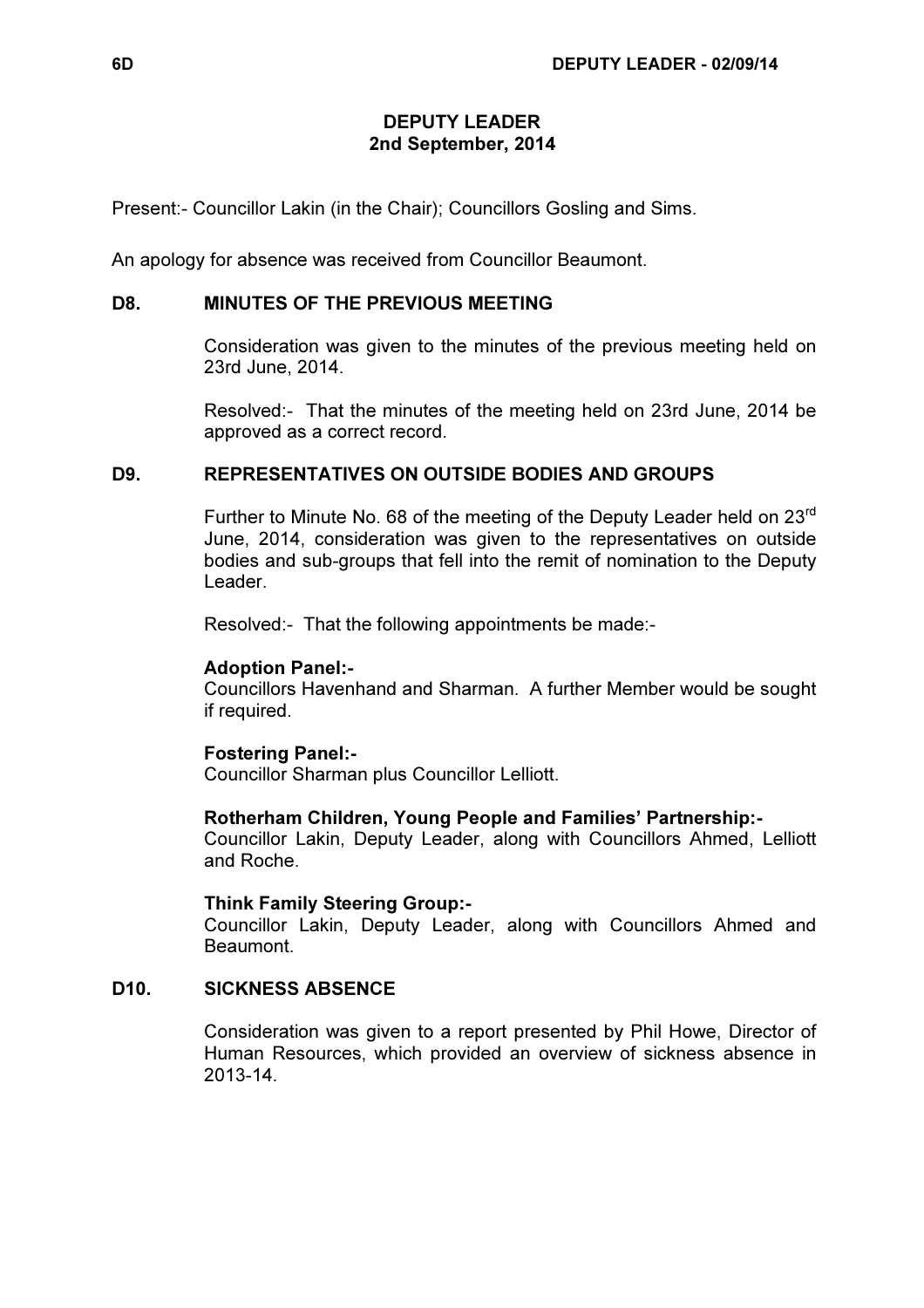In 2013/14 for the first time in five years, the Council's sickness absence outturn figure was higher than the previous year, with a reported 8.30 days per full time equivalent employee compared to 7.51 days in 2012/13. This mirrored the trend of increasing absence levels recorded across many similar-sized organisations in the Public Sector.

Sickness absence levels in the Council continued to be measured in accordance with the former Gershon and Best Value Performance Indicator industry standards to ensure relevant and robust comparative data. Although sickness absence increased last year it should be noted that levels have fallen considerably from 13.9 days in 2002/3.

The reported figure for 2012/13 benefited from there being two 'extra' Bank Holidays in the year, the Queen's Diamond Jubilee on  $5<sup>th</sup>$  June. 2012 and Good Friday on the  $29<sup>th</sup>$  March 2013. Sickness occurring on such days was able to be discounted from the nationally prescribed calculation.

In addition during 2012/13 seventeen schools, where sickness absence was traditionally low, also converted to Academy status during the year (now giving 23 in total), which had the effect of lowering the overall denominator used in the calculation and inflating the overall level of sickness absence in the rest of the Council.

If a comparable calculation had been made to factor in the same number of Bank Holidays and include the Schools which had converted to Academy status during the year, the sickness outturn would have been 7.75 days as opposed to the declared 8.30 days.

Data on sickness absence is directly available to managers via the HR Portal and is also routinely analysed and benchmarked at a strategic level to identify 'hot' spots and inform corporate policy decisions.

In 2013/14 there were 10,465 separate recorded incidences of sickness absence. 4476 employees (40%) had no absence recorded during the year. The direct contractual occupational sickness costs paid to the employee while absent amounted to £6.9m (£3.9 of which was non Schools).

In common with trends over the last ten years the main reasons for absence were Muscular Skeletal/Back and Shoulder (28%), Stress (27%) and Infection and Virus (19%). Around two thirds of all absence was deemed Long Term (over 20 days) but only 1.5% (20% of long term) of absence lasted for more than four months. The types and length of absence were clearly occupation and condition dependent which were also significantly influenced by NHS treatment timescales.

A summary of year end sickness levels by Strategic Directorate and a summary of all sickness reasons by category was attached for information as part of the report.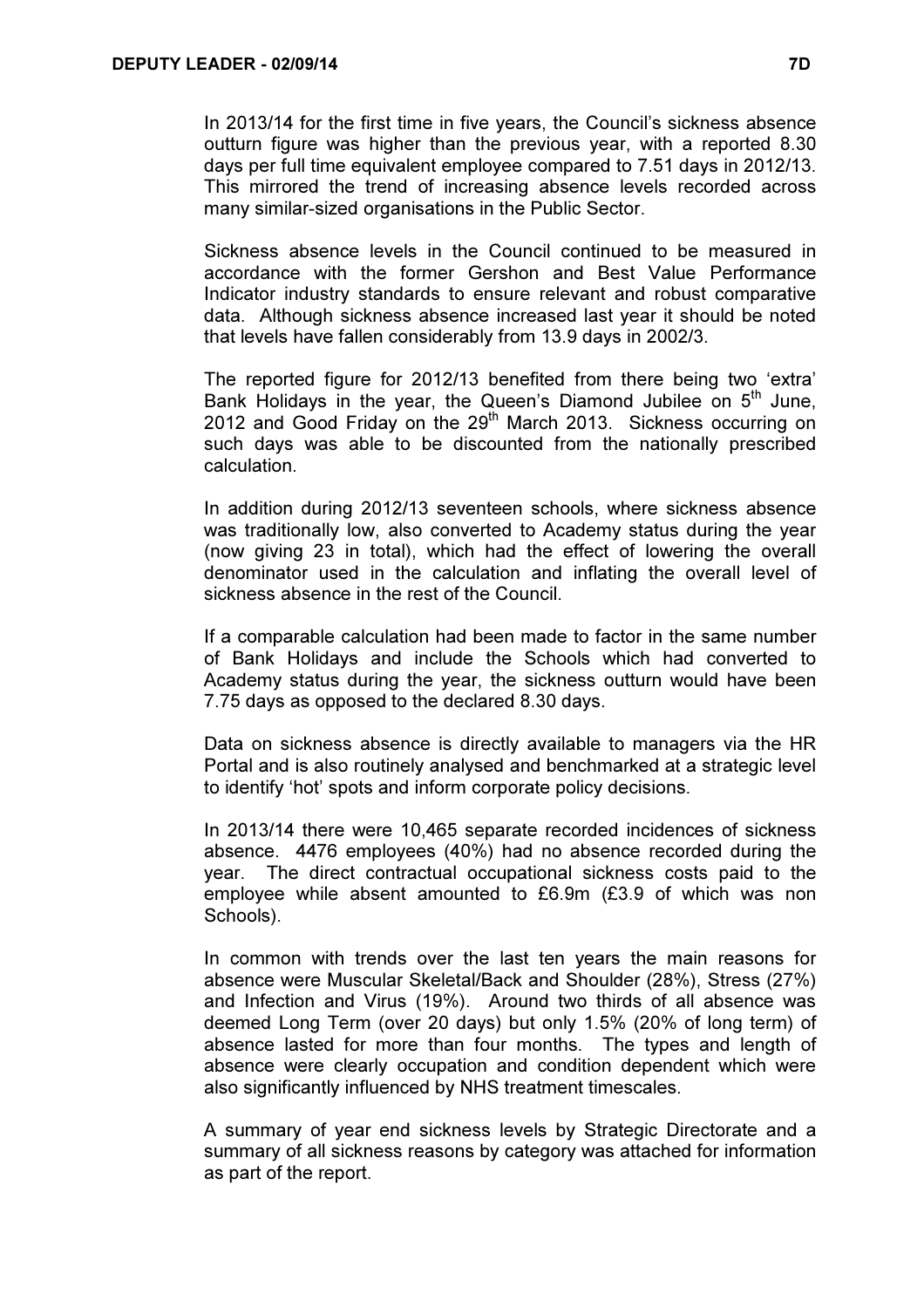In addition to real-time employee information via the HR Portal managers are also notified automatically by e-mail the moment one of their employees hit a sickness trigger point in order that appropriate action could be undertaken in accordance with the Council Policy. During the year out of 10,465 recorded incidence of absence 1699 trigger points were reached with 94% having actions recorded:-

- 6% resulted in absence dates being corrected;
- 6% had written warnings issued;
- 24 Ill Health terminations in the year (average lengths of absence of  $216$  days = 7 months):
- 6 Ill health retirements.

The Council also provides access to a range of support and processes to help employees and managers to manage sickness absence across their teams.

In 2007 the Council introduced more direct action arrangements following a Regionally-funded RIEP project to provide early physiotherapy referral for musculo-skeletal conditions. This was impressively successful in reducing absence by 42% of sick days lost due to the condition in the Health and Wellbeing pilot area saving £379k for a cost to the Council of approximately £20,000. Continued funding of the scheme was now through individual referral charges to services. From a very successful start in 2008 the number of referrals had steadily declined to such a point that in 2013-14 despite there being 1587 (286 of which was long term) incidences of musculo-skeletal/back amd shoulder cases recorded and 43% of these lasting over three months, only twelve referrals were made to the external referral service at a cost of £2,520. Indications were reported that 90% of those referred returned to full duties earlier than would have been the case had they not attended.

The importance of good working relationships could not be underestimated as the support of colleagues, managers and the wider organisation perception during an absence has a significant effect on the length of time an employee was absent and whether a return to work would be sustained into the longer term.

It was, therefore, suggested that referrals were recommended to the early physiotherapy service for musculo-skeletal conditions to assist employees to return to full fitness and back to work as soon as possible.

Managers were also asked to be tasked with pro-actively reviewing and managing their employees in respect of sickness absence in accordance with the Council Policy.

Discussion ensued on the areas which were under more pressure than others, areas that recognise good sickness records, the impact on services from periods of long term sickness absence, use of agency staff